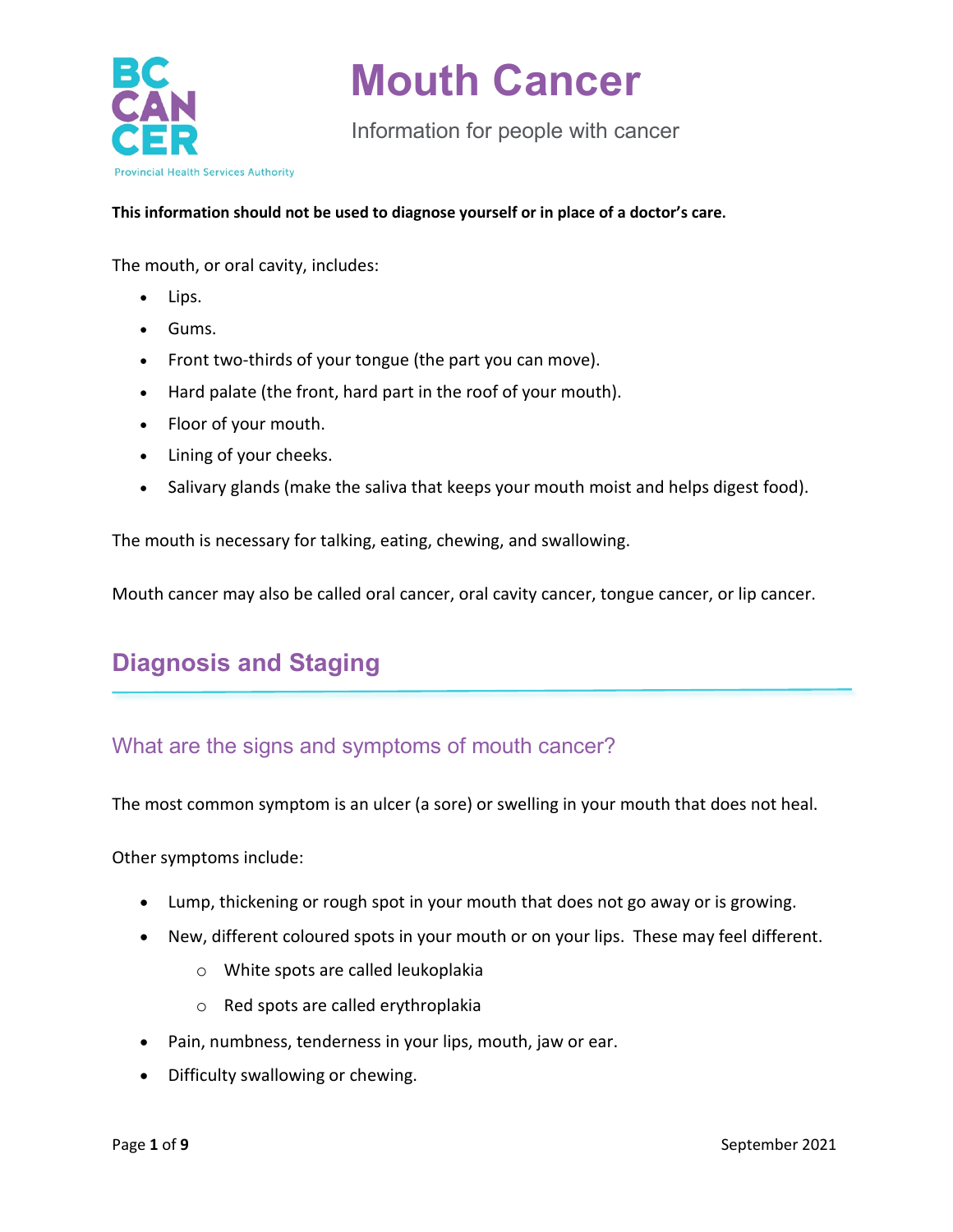

Information for people with cancer

- A change in the way your teeth fit together.
- A change in your voice.

Your dentist will check your mouth for these signs each time you see them. If any of these symptoms last for more than two weeks, please see your doctor, nurse practitioner or dentist.

If you have any signs or symptoms that you are worried about, please talk to your family doctor or nurse practitioner.

### How is mouth cancer diagnosed?

Tests that may help diagnose mouth cancer include:

- **Biopsy:** This is when a doctor takes a sample of your tissue. A specialty doctor (pathologist) then examines the tissue for cancer.
- **Imaging:** to see the tumour and if cancer has spread
	- o CT (Computed Tomography) scan.
	- o MRI (Magnetic Resonance Imaging).
	- o PET (Positron Emission Tomography) scan.

For more information on tests used to diagnose cancer, see our Recommended Websites -

Screening and Diagnosis section: [bccancer.bc.ca/our-services/services/library/recommended](http://www.bccancer.bc.ca/our-services/services/library/recommended-websites/screening-and-diagnosis-websites)[websites/screening-and-diagnosis-websites](http://www.bccancer.bc.ca/our-services/services/library/recommended-websites/screening-and-diagnosis-websites)

### What are the types of mouth cancer?

- The most common type of mouth cancer is squamous cell carcinoma. This cancer starts in the cells that line your mouth.
- Less common types are adenocarcinomas, sarcomas and melanomas.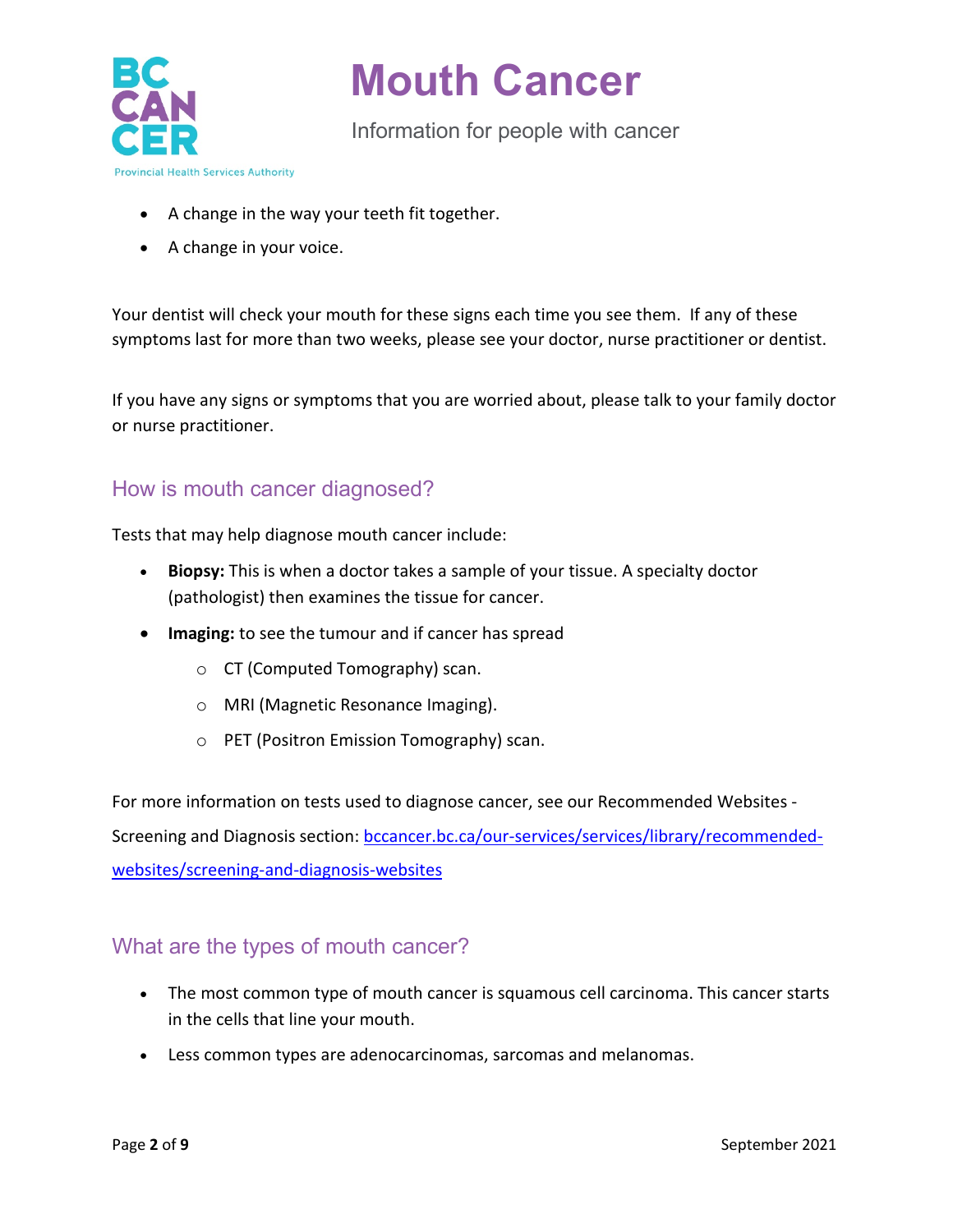

Information for people with cancer

## What are the stages of mouth cancer?

Staging describes the cancer. Staging is based on how much cancer is in the body, where it was first diagnosed, if the cancer has spread and where it has spread to.

The stage of the cancer can help your health care team plan your treatment. It can also tell them how your cancer might respond to treatment and the chance that your cancer may come back (recur).

#### **Mouth cancer staging**

- **Stage 1:** The tumour is 2 cm (0.75 inches) or less.
- **Stage 2:** The tumour is more than 2 cm but less than 4 cm (1.5 inches).
- **Stage 3:** One of the following:
	- $\circ$  The tumour is more than 4 cm.
	- $\circ$  The cancer has spread to one lymph node in the neck on the same side as the tumour. Lymph node is 3 cm (about 1 inch) or smaller.
- **Stage 4:** Lip cancer tumour has grown into nearby structures.
- **Stage 4A:** Oral cavity tumour has grown into nearby structures such as bone, deep muscles of the tongue, or skin of the face.
- **Stage 4B:** Tumour has grown into the base of the skull or is growing around the carotid artery.

For more information on staging, see our About Cancer page:

[bccancer.bc.ca/health-info/types-of-cancer/about-cancer](http://www.bccancer.bc.ca/health-info/types-of-cancer/about-cancer)

#### What are the grades of mouth cancer?

The grade of the cancer describes how different the cancer cells look from normal cells and how fast the cancer cells are growing. A pathologist will give the cancer a grade after looking at the cells under a microscope.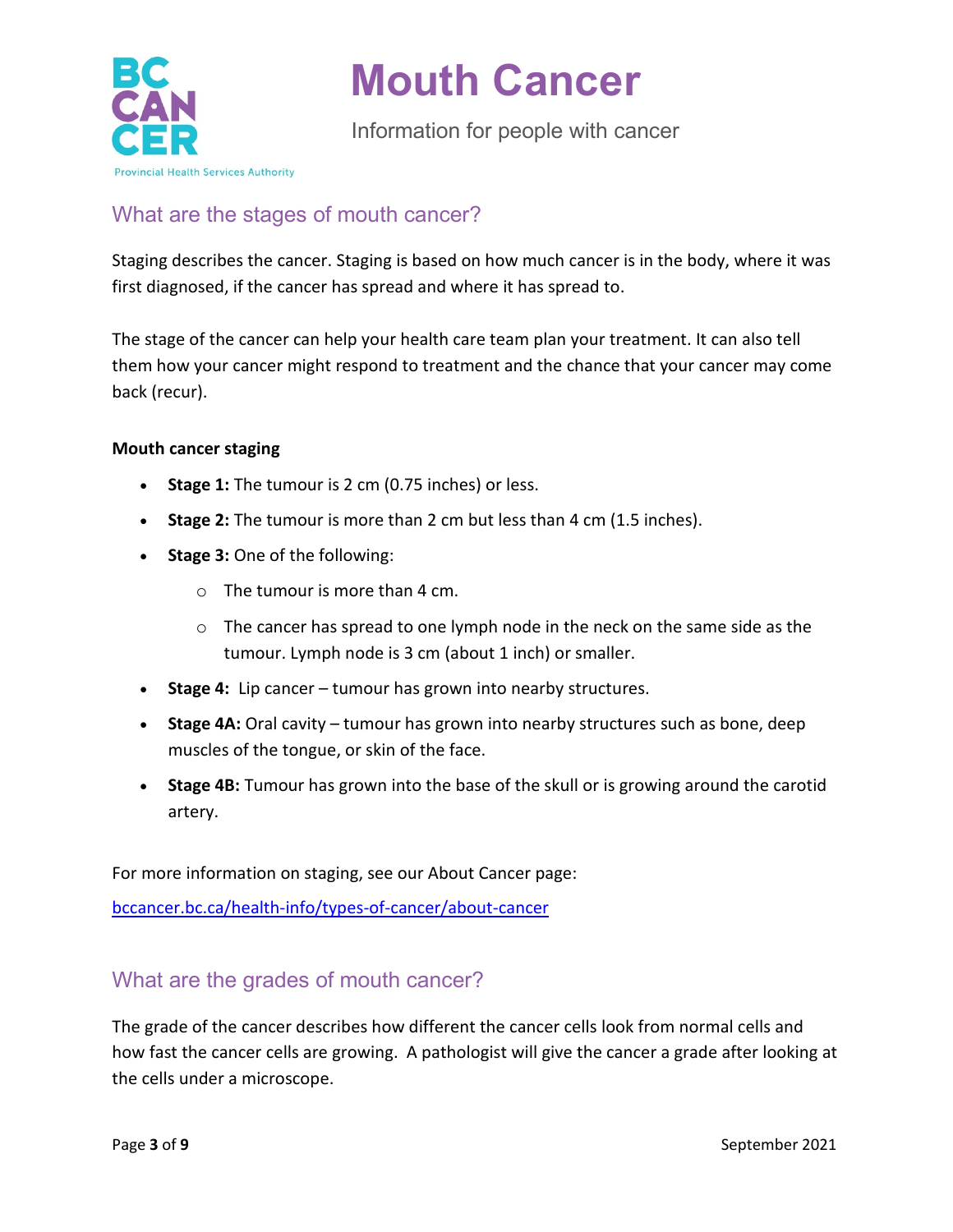

Information for people with cancer

Mouth cancer can be grade 1, 2, 3 or 4. The lower the number, the lower the grade.

**Low grade:** cells are abnormal but look a lot like normal cells. Low grade cancers usually grow slowly and are less likely to spread.

**High grade:** cells are abnormal and do not look like normal cells. High grade cancers usually grow more quickly and are more likely to spread.

The grade of the cancer can help your health care team plan your treatment.

## **Treatment**

#### What is the treatment for mouth cancer?

Cancer treatment may be different for each person. It depends on your particular cancer. Your treatment may be different from what is listed here.

Treatment for mouth cancer depends on the type of cancer, the size and stage of the cancer, how old you are, and if you have any other medical conditions.

#### **Surgery**

- Localized tumours (tumours that have not spread) are usually removed by surgery or laser excision.
- Often used to treat early stage tumours.
- Usually chosen if the tumour can be removed and you will still have good mouth function. Mouth surgery may remove bone and skin. In this case, you may need reconstruction (rebuild part of your mouth). A surgeon may need to take skin, muscle or bone from other parts of your body for reconstruction.
- More advanced cancers are often treated with surgery and radiation therapy.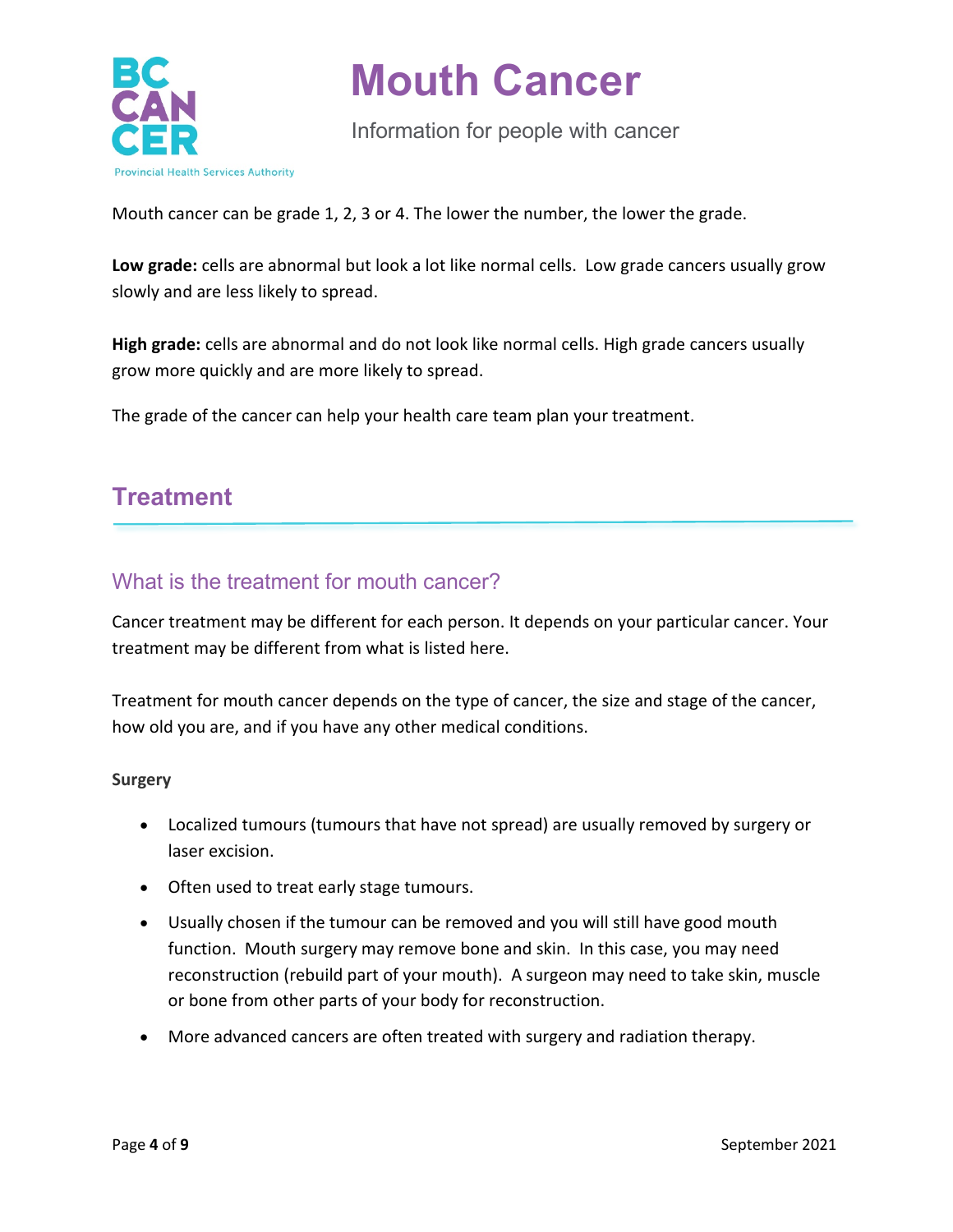

Information for people with cancer

**Radiation Therapy** (high energy x-rays that kill or shrink cancer cells)

- Often used when surgery would mean major reconstruction of your mouth.
- You may get radioactive implants (treat only the main tumour site) or external beam radiation (treats main tumour site and nearby lymph nodes).
- External beam radiation therapy lasts 2-5 weeks.
- If your tumour has a high chance of spreading to lymph nodes in your neck, you may get radiation therapy to your neck. You may get this even if there is no sign of cancer in your lymph nodes.
- For more information about radiation therapy go to: [bccancer.bc.ca/our-services/treatments/radiation-therapy](http://www.bccancer.bc.ca/our-services/treatments/radiation-therapy)

#### **Systemic therapy (chemotherapy)**

- Often given with radiation therapy.
- May be used to relieve pain or symptoms of advanced mouth cancer.
- For more information about systemic therapy go to: [www.bccancer.bc.ca/our-services/treatments/systemic-therapy-\(chemotherapy\)](http://www.bccancer.bc.ca/our-services/treatments/systemic-therapy-(chemotherapy))

### What is the follow-up after treatment?

- Follow-up testing and appointments are based on your type of cancer.
- Guidelines for follow-up after treatment for mouth cancer are on our website: [www.bccancer.bc.ca/health-professionals/clinical-resources/cancer-management](http://www.bccancer.bc.ca/health-professionals/clinical-resources/cancer-management-manual/head-neck/head-neck#follow-up)[manual/head-neck/head-neck#follow-up](http://www.bccancer.bc.ca/health-professionals/clinical-resources/cancer-management-manual/head-neck/head-neck#follow-up)
- These are guidelines written for your doctor, nurse practitioner or specialist. You can look at them to see what appointments and tests you might need after treatment.
- It is very important that you are followed carefully by an oncologist or otolaryngologist for two years after your treatment.

•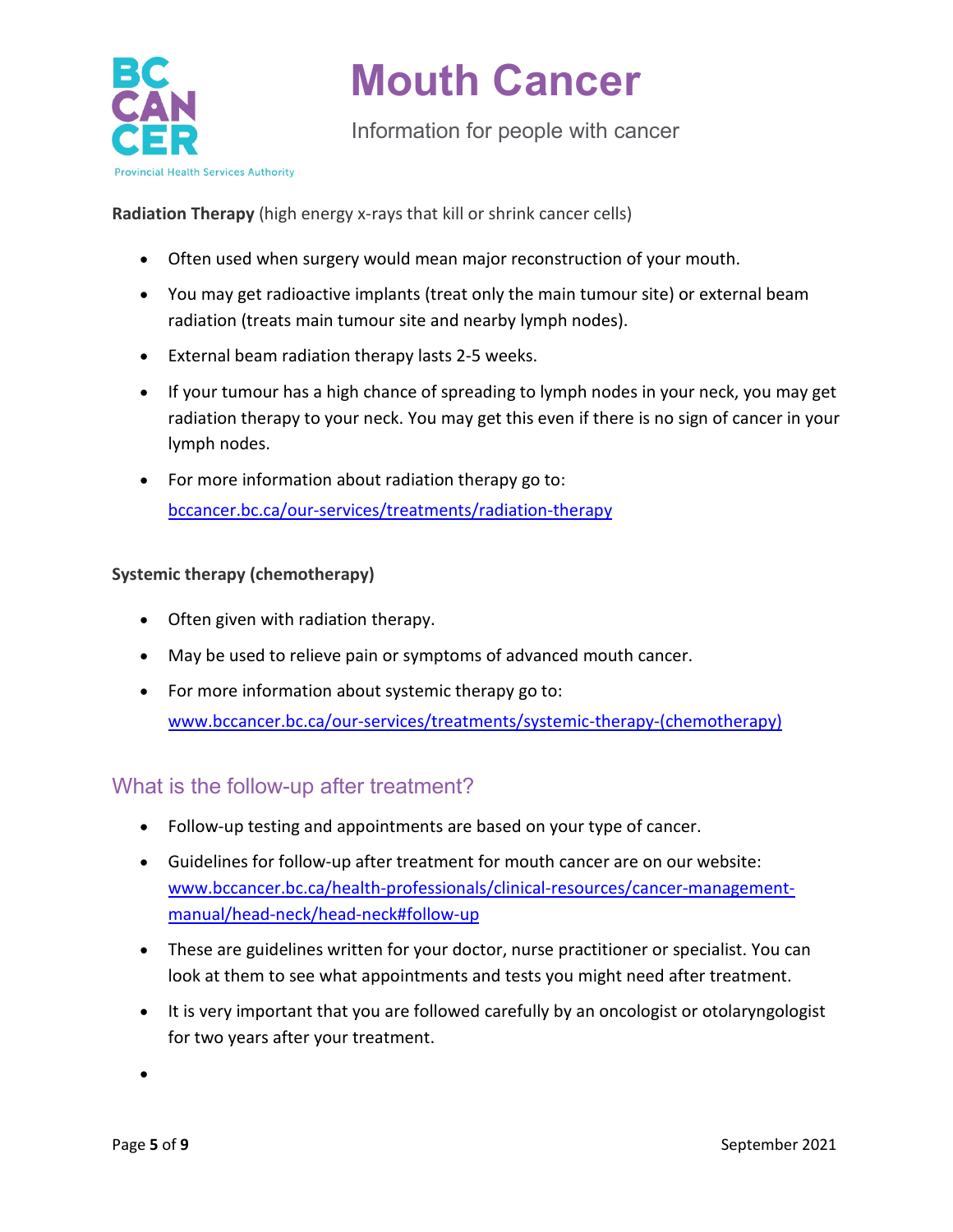

Information for people with cancer

- After treatment, you will likely need to see a dietitian, a physiotherapist and a speech language pathologist. They will help you with side effects from treatment.
- It is important you take care of your mouth and teeth. Please read our Dry Mouth and Mouth Pain handout for tips on how to care for your mouth and teeth: [www.bccancer.bc.ca/health-info/coping-with-cancer/managing-symptoms-side](http://www.bccancer.bc.ca/health-info/coping-with-cancer/managing-symptoms-side-effects/dry-mouth-mouth-pain)[effects/dry-mouth-mouth-pain](http://www.bccancer.bc.ca/health-info/coping-with-cancer/managing-symptoms-side-effects/dry-mouth-mouth-pain)
- The BC Cancer Life after Cancer page has information on issues that cancer survivors may face: [bccancer.bc.ca/lifeaftercancer](http://www.bccancer.bc.ca/lifeaftercancer)

## **More Information**

### What causes mouth cancer and who gets it?

These are some of the risk factors for this cancer. Not all of these risk factors may cause this cancer, but they may help the cancer start growing.

- Using tobacco, in any form. The longer you use it, the greater your risk of getting mouth cancer.
	- o Visit the BC Cancer Tobacco and Cancer Prevention page: [www.bccancer.bc.ca/health-info/prevention/tobacco](http://www.bccancer.bc.ca/health-info/prevention/tobacco)
- Drinking a lot of alcohol.
	- o Visit the BC Cancer Alcohol and Cancer Prevention page: [www.bccancer.bc.ca/health-info/prevention/alcohol](http://www.bccancer.bc.ca/health-info/prevention/alcohol)
- Drinking a lot of alcohol and using tobacco at the same time.
- Breathing in second-hand smoke.
- Unprotected exposure to strong sunlight over long periods of time increases the risk of lip cancer.
- Chewing betel or areca nuts. These are found in paan, chaalia, gutka and naswar.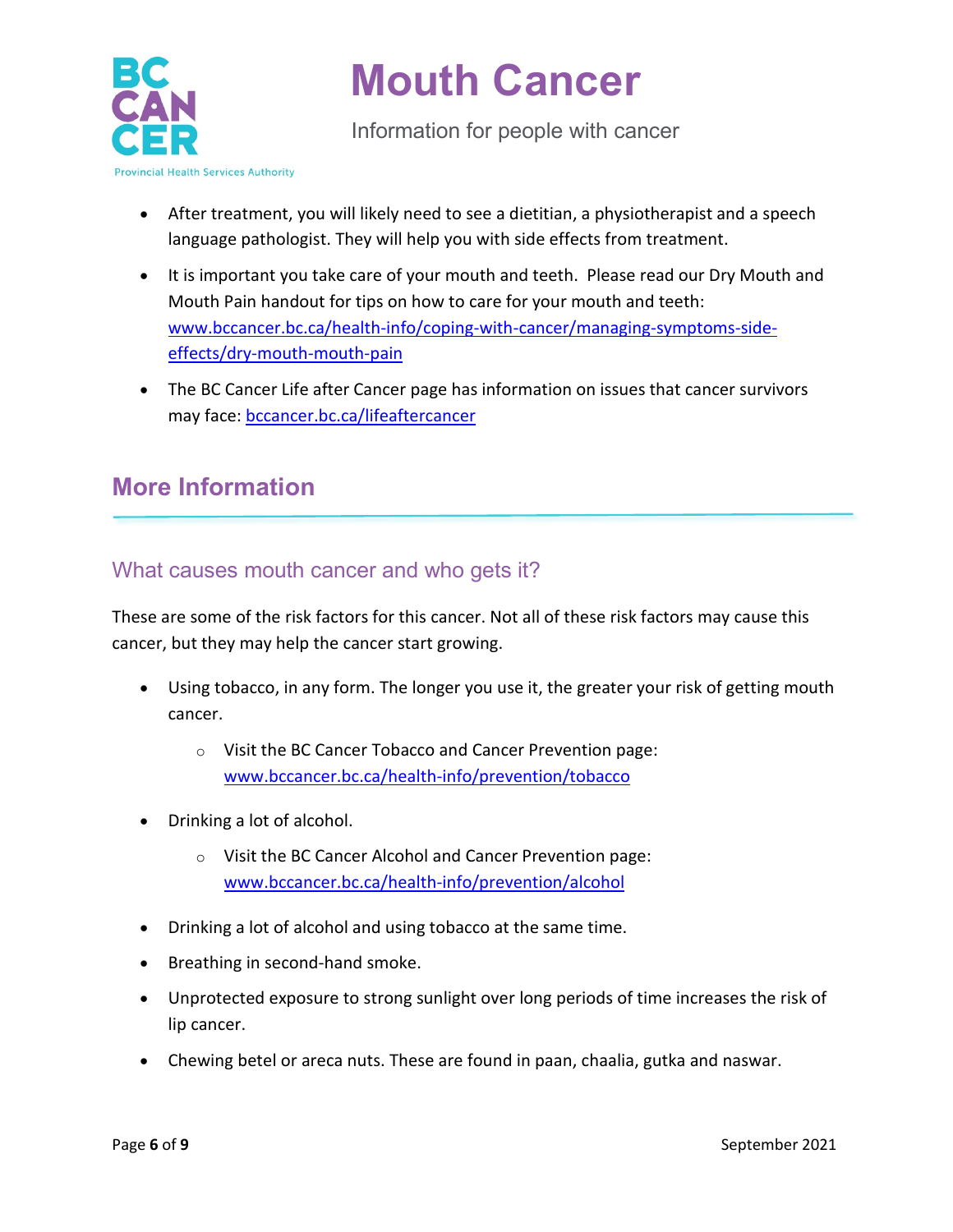

Information for people with cancer

- Eating a diet that does not include and a lot of fruits and vegetables.
	- o Visit the BC Cancer Food Choices and Cancer Prevention page: [www.bccancer.bc.ca/health-info/prevention/food-choices](http://www.bccancer.bc.ca/health-info/prevention/food-choices)
- Chronic irritation from dentures that do not fit well.
- Chronis gum disease (periodontal disease)
- Having a Human Papillomavirus (HPV) infection.

#### **Statistics on mouth cancer**

- B.C. statistics: [www.bccancer.bc.ca/health-info/disease-system-statistics/statistics-by](http://www.bccancer.bc.ca/health-info/disease-system-statistics/statistics-by-cancer-type)[cancer-type](http://www.bccancer.bc.ca/health-info/disease-system-statistics/statistics-by-cancer-type)
- Canada statistics: [www.cancer.ca/en/cancer-information/cancer](https://www.cancer.ca/en/cancer-information/cancer-type/oral/statistics/?region=bc)[type/oral/statistics/?region=bc](https://www.cancer.ca/en/cancer-information/cancer-type/oral/statistics/?region=bc)

**Note:** Available statistics do not have information about the inclusion of transgender and gender diverse participants. It is unknown how these statistics apply to transgender and gender diverse people. Patients are advised to speak with their primary care provider or specialists about their individual considerations and recommendations.

## Can I help prevent mouth cancer?

Most mouth cancers can be prevented. Using tobacco and drinking too much are the major risk factors for getting this cancer.

Here are some things you can do to lower your risk of mouth cancer:

- **Do not smoke:** If you smoke, stop. Also**,** try to avoid breathing in cigarette smoke. Even if you have been using tobacco for many years, quitting will lower your cancer risk. Support is available to help you successfully quit.
	- o Visit the BC Cancer Tobacco and Cancer Prevention page: [www.bccancer.bc.ca/health-info/prevention/tobacco](http://www.bccancer.bc.ca/health-info/prevention/tobacco)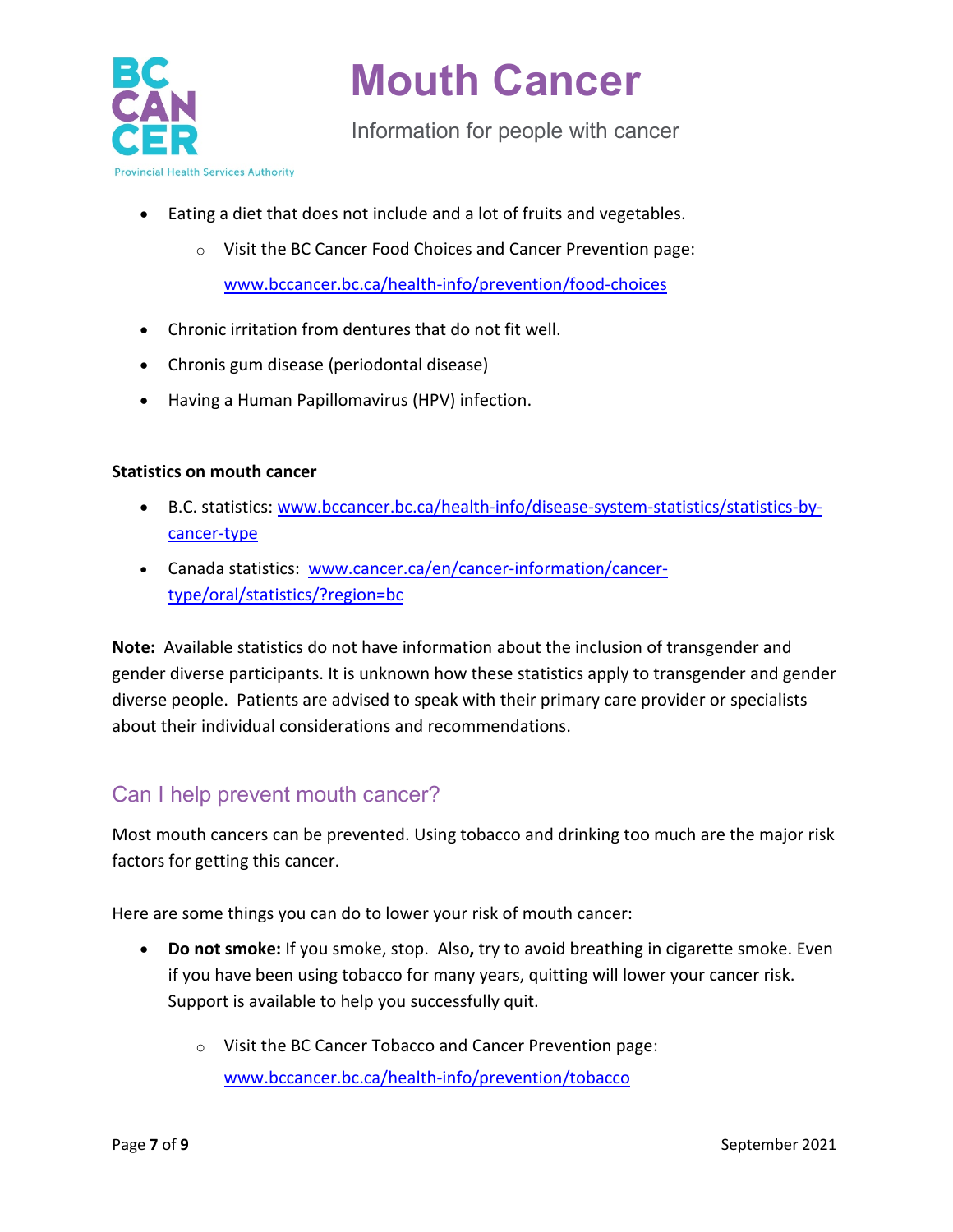

Information for people with cancer

- **Do not drink too much alcohol:** Not drinking alcohol at all will lower your cancer risk the most.
	- o Visit the BC Cancer Alcohol and Cancer Prevention page: [www.bccancer.bc.ca/health-info/prevention/alcohol](http://www.bccancer.bc.ca/health-info/prevention/alcohol)
- **If you have been cured of mouth cancer, you should still stop using tobacco and alcohol.** Using tobacco and drinking alcohol will increase your risk of getting another cancer.
- **Eat healthy, nutritious foods:**
	- o Follow Canada's Food Guide: [www.canada.ca/en/health](https://www.canada.ca/en/health-canada/services/canada-food-guides.html)[canada/services/canada-food-guides.html](https://www.canada.ca/en/health-canada/services/canada-food-guides.html)
	- o Visit the BC Cancer Good Choices and Cancer Prevention page: [www.bccancer.bc.ca/health-info/prevention/food-choices.](http://www.bccancer.bc.ca/health-info/prevention/food-choices)
- **Visit your dentist regularly.**
- **Wear sunscreen:** If you work outdoors or are outside a lot, wear sunscreen on your lips. Also, wear a hat with a large brim.
	- o Visit the BC Cancer UV/Sun Safety and Cancer Prevention page: [www.bccancer.bc.ca/health-info/prevention/sun-safety](http://www.bccancer.bc.ca/health-info/prevention/sun-safety)

#### Is there screening for mouth cancer?

• **See your dentist regularly.** This is the best way to screen for mouth cancers.

### Where can I find more information?

- If you have questions about mouth cancer, please talk to your health care team.
- Our librarians can help you find the information you need. Visit our Library page: [bccancer.bc.ca/our-services/services/library](http://www.bccancer.bc.ca/our-services/services/library)